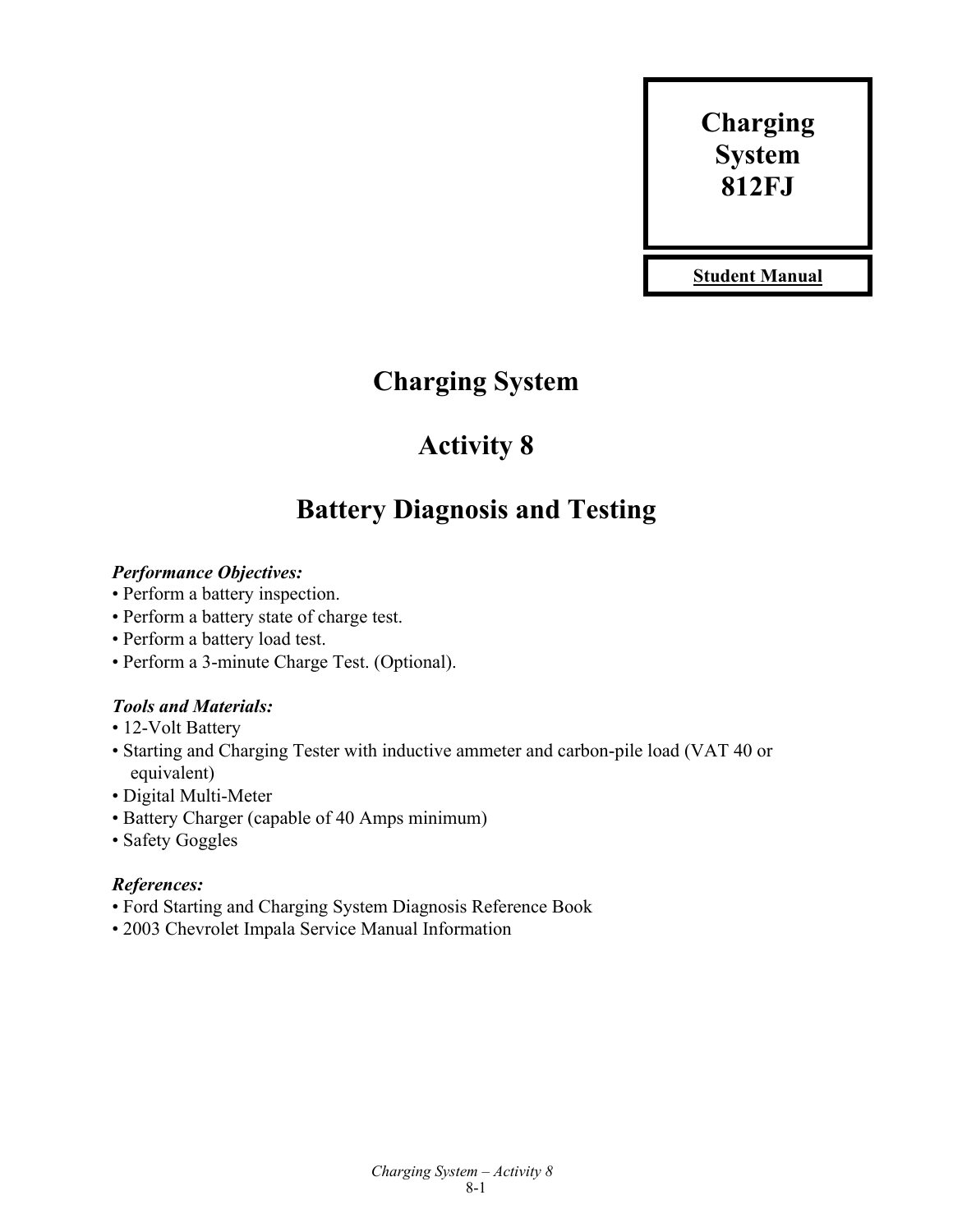#### *Reference Book:*

• Read pages 3-1 to 3-14 in the Reference Book.

#### *Review Questions:*

• Answer the Review Questions on pages 3-15 and 3-16. **Do not write in the Reference Book**. **Use a separate piece of paper to record your answers.** (Answers are provided on page 3-18).

**Note:** The *Battery Drain Test With Volt-Ohmmeter, To Test Vehicles With Major Key-Off Loads, and To Check for Electronic Drains* tests listed on pages 3-8 through 3-10 and the Test Lamp test referenced on Page 3-3 of the Ford Starting and Charging System Diagnosis Reference Book will not give accurate results on modern vehicles.

GM has a procedure called the *Battery Electrical Drain/Parasitic Load Test* that will be a more accurate method of measuring parasitic load or battery drain on multi-computer and module-equipped vehicles. This GM procedure can be found on page 29 of the 2003 Chevrolet Impala Service Manual Information provided with this courseware.

For best accuracy and results, follow the manufacturer's published Service Manual procedures for checking electrical drains. Battery Drain Testing will be discussed in Activity 11 of this course.

#### *Battery Testing:*

Both the starting system and charging systems depend on a good battery for proper operation and best performance.

Battery diagnosis begins with a thorough visual inspection. As noted on Page 3-2 of the Reference Book, malfunctions can often be determined by closely observing the battery's physical condition. Any identified problems must be corrected before proceeding with electrical tests. *Attempting to charge or load test a physically damaged battery can cause an explosion!*

- 1. Before testing, a battery should be visually inspected for:
	- a. Case cracks or buckling
	- b. Cable, connection, and terminal security and corrosion
	- c. Expected service life via the manufacturing date code
	- d. All of these

Batteries can be electrically tested two ways:

• Many vehicle manufacturers now specify that an electronic battery tester be used. Electronic testers typically measure battery conductance, which is a passive indicator of battery condition. One advantage to this method is that the battery can be accurately tested even if it is in a discharged condition. The electronic battery tester is now a required GM dealer service tool. The GM Service Manual procedure for using this tool is called Battery Inspection/Test, and it can be found on page 20 of the 2003 Chevrolet Impala Service Manual Information provided with this courseware.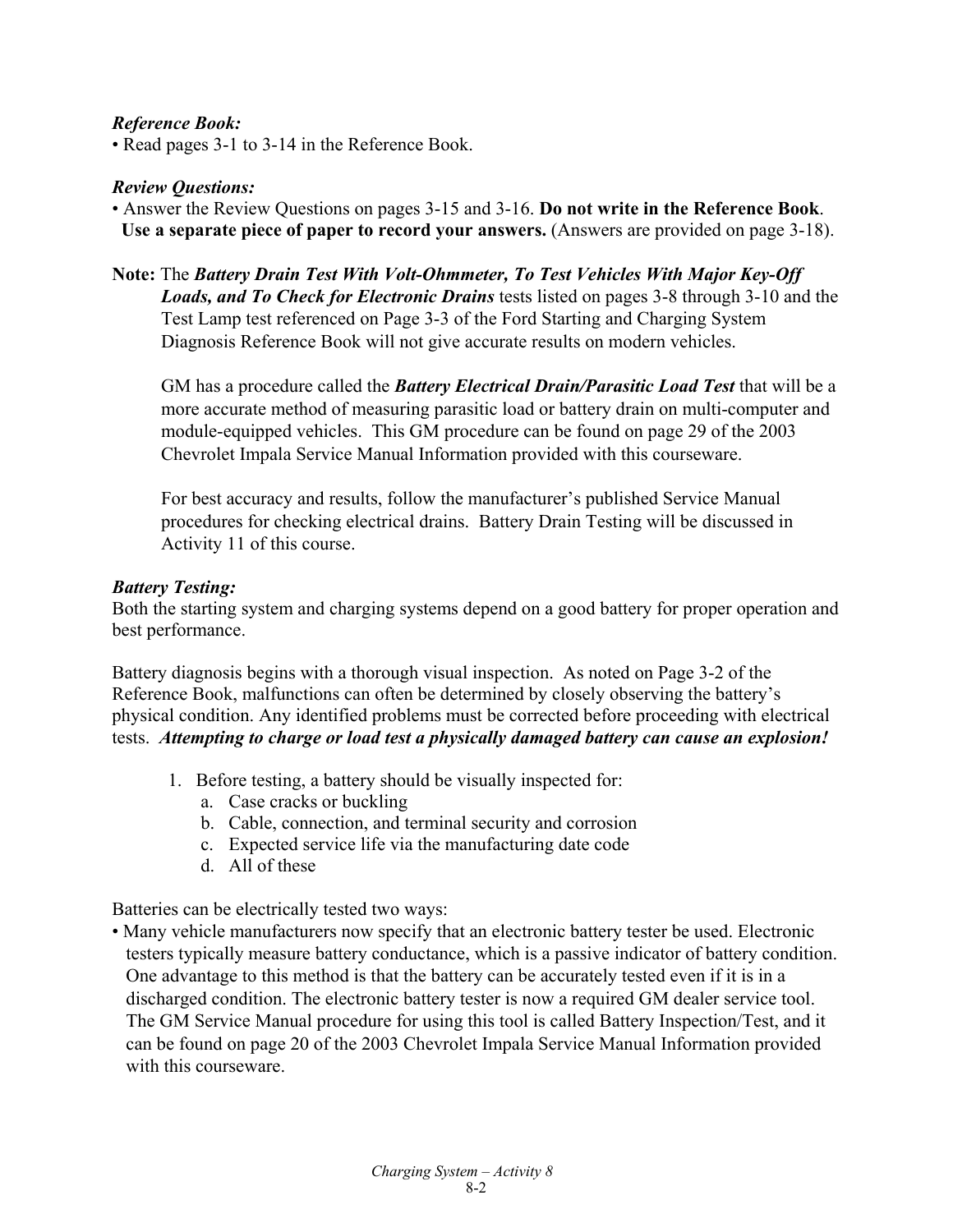• A traditional load tester (similar to the Sun VAT 40 or equivalent) can also be used, but the battery must be fully charged prior to being tested in order for the results to be accurate. To properly perform this test, you need to understand battery capacity rating and how to determine the battery's state of charge.

## *Load Testing:*

A Load Test measures battery voltage by applying a load equal to one half of the battery's CCA rating for 15 seconds. With the battery at room temperature, its voltage reading must not fall below 9.6 volts while this load is being applied. The battery must have at least a 75% state of charge before performing this test.

The battery's State of Charge can be determined by performing an Open Circuit Voltage (OCV) test using a DMM as described on Page 3-5 of the Reference Book.

- **Note:** Step 2 of this test states to disconnect the negative battery cable when OCV testing a battery that is still installed in a vehicle. This is no longer recommended. In-vehicle OCV tests can safely be performed with both battery cables connected.
	- 2. According to Page 3-5 of the Reference Book, a battery at or near full charge should have an OCV reading of:
		- a. 12.60V or above
		- b. 12.50V or above
		- c. 12.40V or above
		- d. 12.30V or above

Low Maintenance or filler-cap type batteries can be State of Charge tested using a hydrometer as described on Pages 3-8 and 3-9 of the Reference Book.

- 3. According to Page 3-9 of the Reference Book, a battery at or near full charge should have a hydrometer reading of:
	- a. 1.165
	- b. 1.200
	- c. 1.235
	- d. 1.265
- **Note:** The State of Charge Test does not measure a battery's storage capacity or its current production (Amp-Hour) capacity.

A Load Test is an active test. The carbon pile, which is the tester component that actually applies the load to the battery, produces heat. Sparks can be produced at the tester cable to battery connections if they are not clean and secure. Sparks can also occur inside the battery as a result of damaged internal connections. These can be dangerous around a previously charged battery where flammable hydrogen gas from the charging process may ignite and cause an explosion.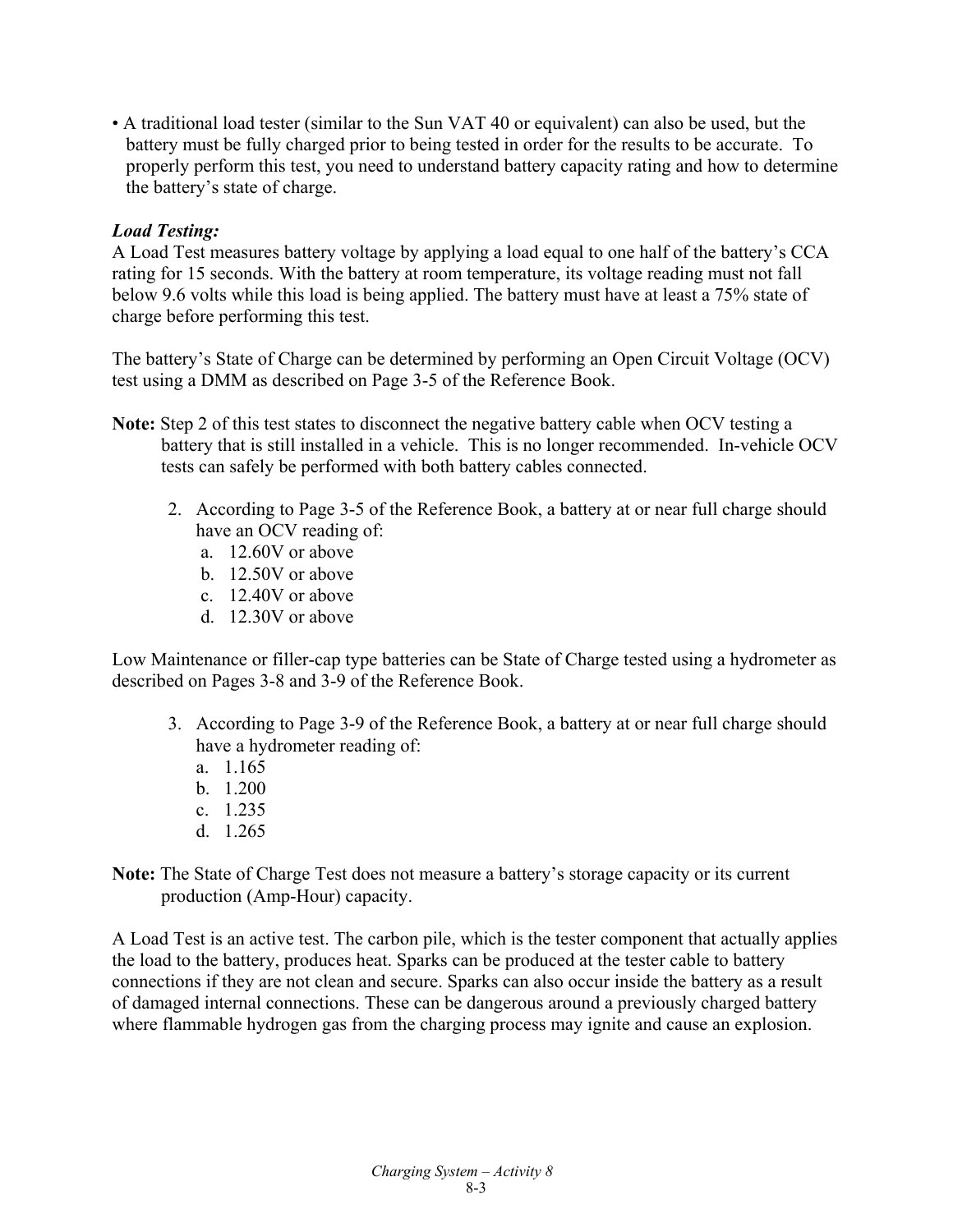The Load Test Procedure is described on Page 3-10 of the Reference Book. Before load testing a battery, be sure to read all applicable operation documentation for your particular make and model of load tester. Also, when using any type of load tester, make certain that the load is turned completely off before connecting the tester to the battery to avoid the potential for creating a spark.

- 4. According to Page 3-10 of the Reference Book, if CCA information is not available for a particular battery it can be safely load tested by applying a load equal to:
	- a. The Amp-Hour rating
	- b. The Amp-Hour rating x 2
	- c. The Amp-Hour rating x 3
	- d. The Amp-Hour rating x 4

## *Conductance Testing:*

Conductance testers report the actual power available in the battery in relation to that battery's CCA rating. The available power of a new battery will typically test 10–15% higher than its CCA rating. As the battery ages, available power in CCA will decrease. Batteries that conductance test at a figure below their original rating should be replaced.

For example, a 700 CCA rated battery that tests at 525 CCA available power shows that the battery is not able to perform up to its rated capability of 700 CCA. Replacement would be recommended.

## **CAUTION -** If a conductance test indicates "bad cell" or "replace", *do not attempt to charge the battery. Charging a battery with one or more bad cells could cause an explosion!*

Follow the instructions provided with the conductance tester to insure accurate test results. Some AGM battery manufacturers specify adding 100 to the CCA rating entered into the conductance tester to properly evaluate remaining battery capacity.

## **Conclusion:**

The State of Charge Test can be performed using a voltmeter or hydrometer depending on the type of battery (maintenance-free or low-maintenance). A reading of 12.4 volts (specific gravity 1.225) or above indicates a battery at least 75% charged.

The Load Test requires a high rate discharge tester to be connected to the battery. The load should be set to 1/2 the Cold Cranking Amps (CCA) or 3 times the Amp-Hour rating (whichever is labeled on the battery). The load should be applied for 15 seconds and the voltage should not drop below 9.6 volts (at  $70^{\circ}$ F) during this time.

The Conductance Test should be performed by following the instructions provided with the conductance tester.

## **Complete the In-Shop Worksheet at this time.**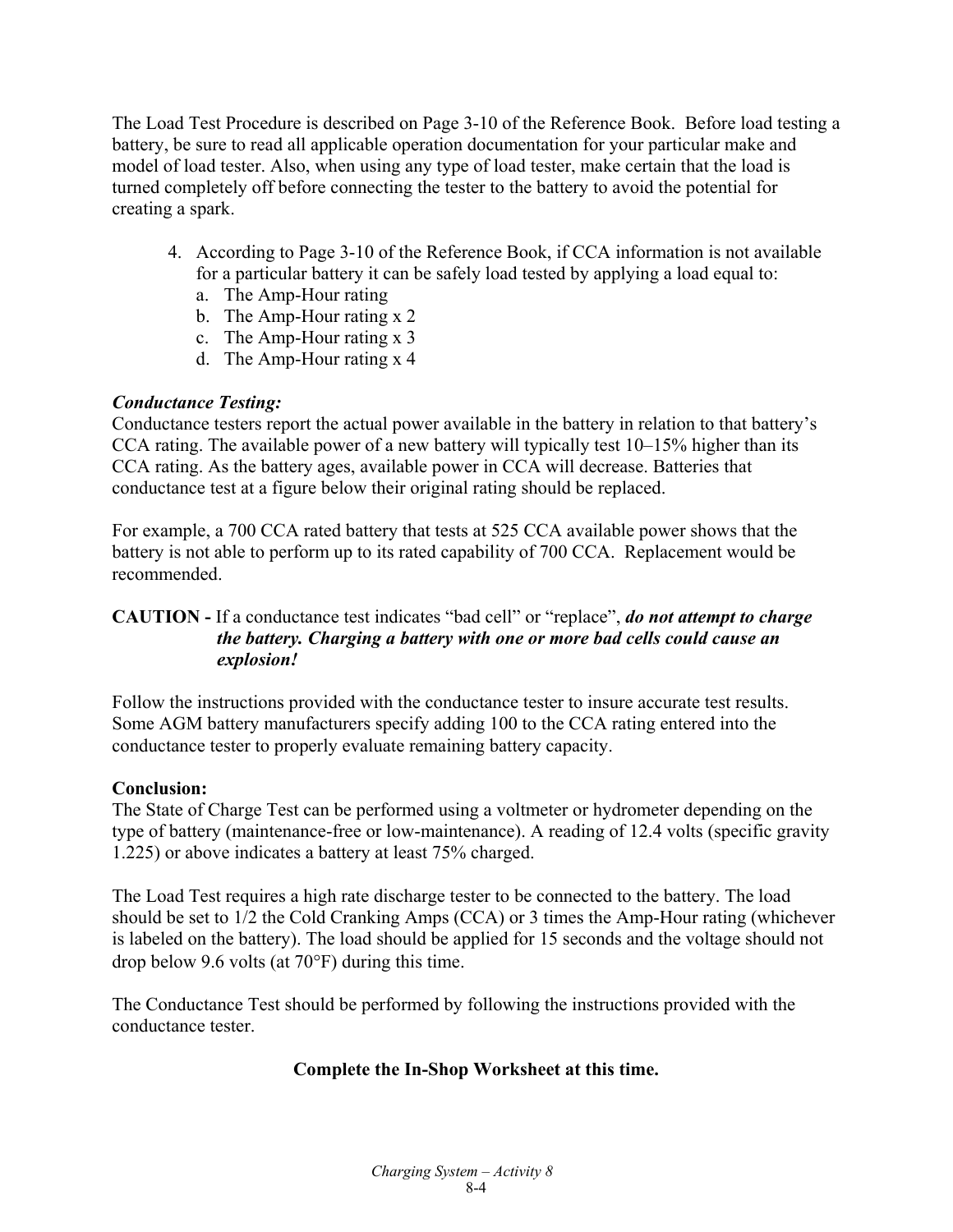## **In-Shop Worksheet**

## **Activity 8**

## **Battery Diagnosis and Testing**

## *Tools and Materials:*

- 12-Volt Battery
- Starting and Charging Tester with inductive ammeter and carbon-pile load (VAT 40 or equivalent)
- Digital Multi-Meter
- Battery Charger (capable of 40 Amps minimum)
- Ford Starting and Charging System Diagnosis Reference Book
- Safety Goggles
- **Important:** Because of the materials used in the manufacture of automotive lead-acid batteries, dealers and service shops that handle them are subject to regulations issued by OSHA, EPA, DOT, and various state or local agencies. Other regulations may also apply in other locations. Always know and follow these regulations when servicing or handling batteries.

**Important:** Wear safety goggles.

## **Note: Always use caution when handling a battery since battery gases (hydrogen) are EXPLOSIVE and the acid can cause severe burns**.

## *Procedures:*

• Perform the Preliminary Inspection as shown on Page 3-2 of the Reference Book. The following questions will serve as a checklist.

## *Inspection:*

- 1. Has the battery exceeded its service life according to its date code? (an example would be a 36 month battery that is more than 36 months old according to the date code)
	- a. Yes
	- b. No
- 2. Is the battery case or top cover cracked or buckling?
	- a. Yes
	- b. No
- 3. Are there any other external signs of previous physical damage to the battery?
	- a. Yes
	- b. No

## *If the answer to any of these first three questions is Yes, the battery should be replaced.*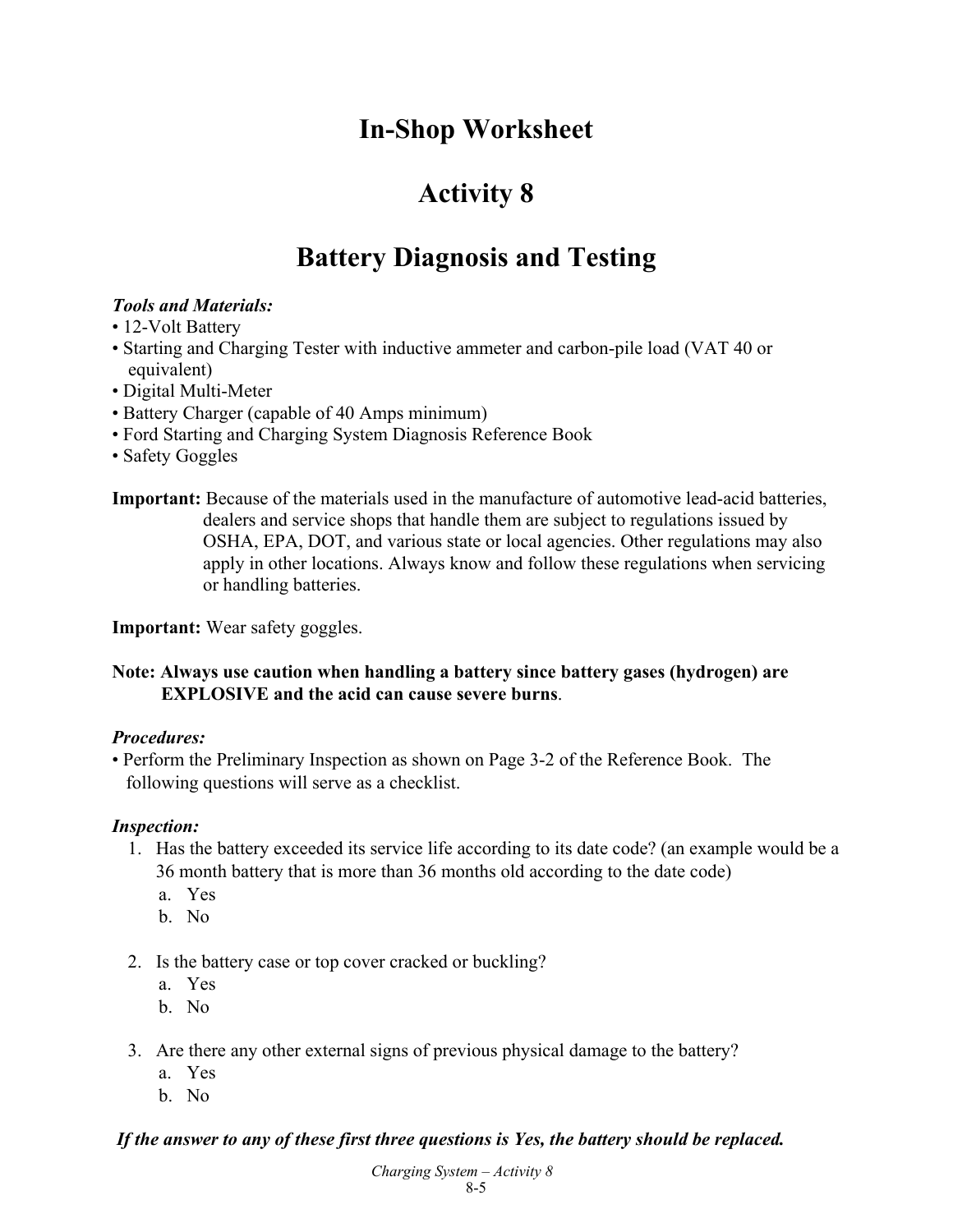- 4. Do any of the battery terminals, cables and connectors or clamps appear to be loose or corroded?
	- a. Yes
	- b. No

## *If the answer to question four is Yes, the observed condition must be corrected before any further testing is done.*

- 5. Technician A says that if a battery terminal is loose in the battery itself, the battery should be replaced. Technician B says that loose connectors should be cleaned and tightened to manufacturer's specs. Which Technician is correct?
	- a. Technician A only
	- b. Technician B only
	- c. Both Technician A and Technician B are correct
	- d. Neither Technician A nor Technician B is correct
- 6. Technician A says that battery cables that show signs of corrosion under the insulation or that have damaged insulation or terminals should be replaced. Technician B says that all corroded battery cable connectors can be cleaned and reused. Which Technician is correct?
	- a. Technician A only
	- b. Technician B only
	- c. Both Technician A and Technician B are correct
	- d. Neither Technician A nor Technician B is correct

#### *Battery Rating:*

- 7. Are the CCA or Amp-Hour ratings printed and legible on the battery or label?
	- a. Yes
	- b. No

• Make a note of the CCA or Amp-Hour rating for future reference.

- 8. Has the battery been in a running vehicle or on charge at any point in the last 24 hours? a. Yes
	- b. No

#### *If the answer to question eight is Yes, the surface charge must be removed before an accurate OCV measurement can be made.*

#### *Surface Charge Removal:*

- Using the Starting and Charging tester, apply a 30 amp load to the battery for about 10 seconds (or a 20 amp load for 1 minute) to remove the surface charge. Disconnect the tester when done.
- If the battery is still installed in a vehicle, turn the high beam headlights on for 10 seconds to remove the surface charge.
- Wait 2 minutes before proceeding to the OCV Test.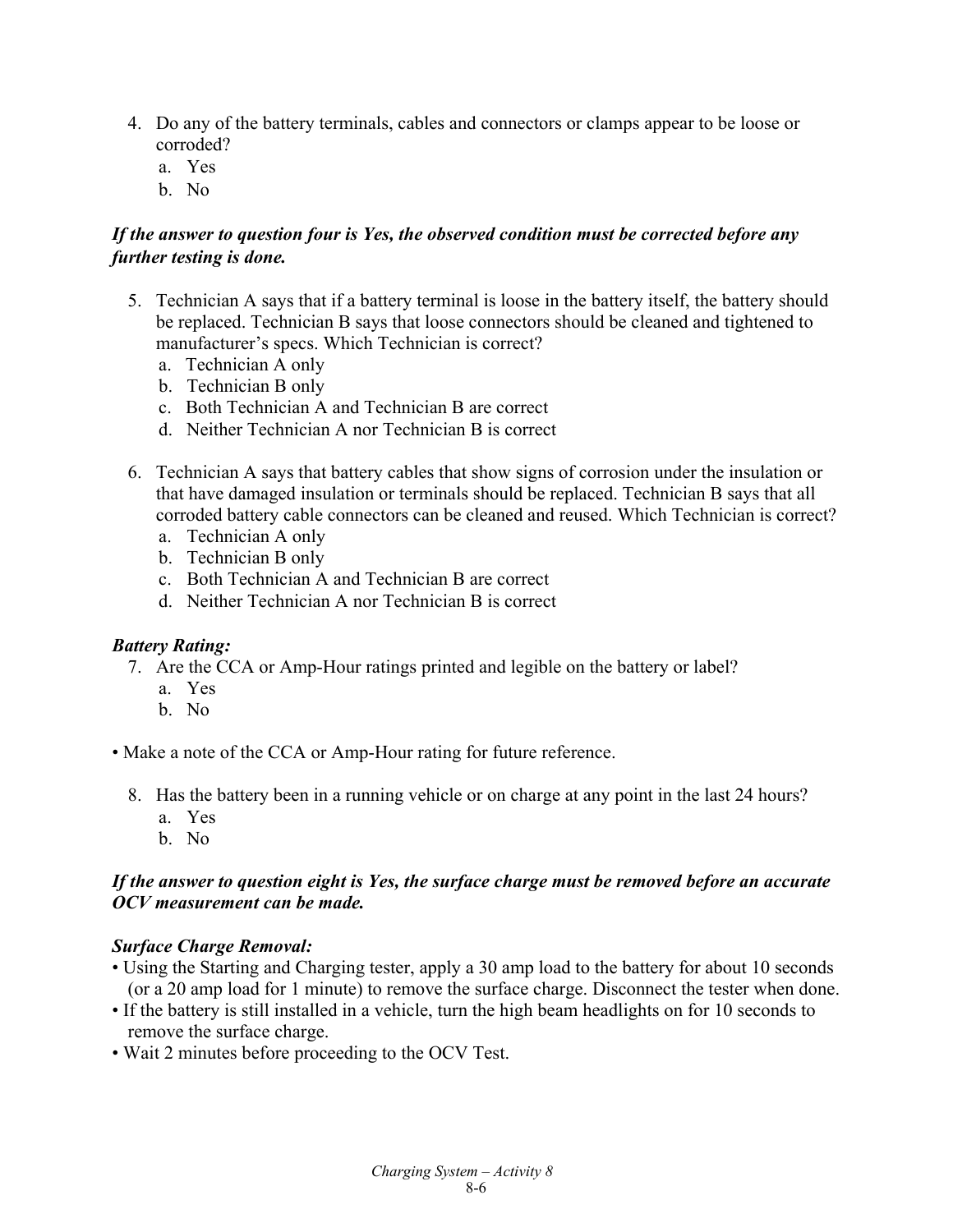#### *Battery State of Charge - Open Circuit Voltage Test:*

**Note:** All answers to questions with measured values are approximate. Choose the answer that is the closest to your actual measurement.

- 9. Using a DMM, measure and record the battery OCV at the terminals. What is the voltage reading?
	- a. 12.6V
	- b. 12.4V
	- c. 12.2V
	- d. None of these

• Locate your measurement in the following chart:

| <b>Open Circuit Voltage</b> | <b>State of Charge</b> |
|-----------------------------|------------------------|
| 12.6                        | 100%                   |
| 12.4                        | 75%                    |
| 12.2                        | 50%                    |
| 12.0                        | 25%                    |
| 11 Q                        | $0\%$                  |

- 10. What is the approximate State of Charge of the battery?
	- a.  $25\%$  or less
	- b. 50%
	- c.  $75%$
	- d. 100%

#### *If the answer to question ten is A or B, the battery must be charged before load testing.*

#### *Battery State of Charge - Hydrometer Test:*

**Note:** This test is for Low Maintenance or filler-cap type batteries only. Skip this test if you are working with a maintenance-free battery.

• Perform the Hydrometer Test following steps 1-9 on Page 3-9 of the Reference Book. Note your readings here:

| Negative post | Cell 1            |  |
|---------------|-------------------|--|
|               | Cell 2            |  |
|               | Cell 3            |  |
|               | Cell <sub>4</sub> |  |
|               | Cell 5            |  |
| Positive post | Cell 6            |  |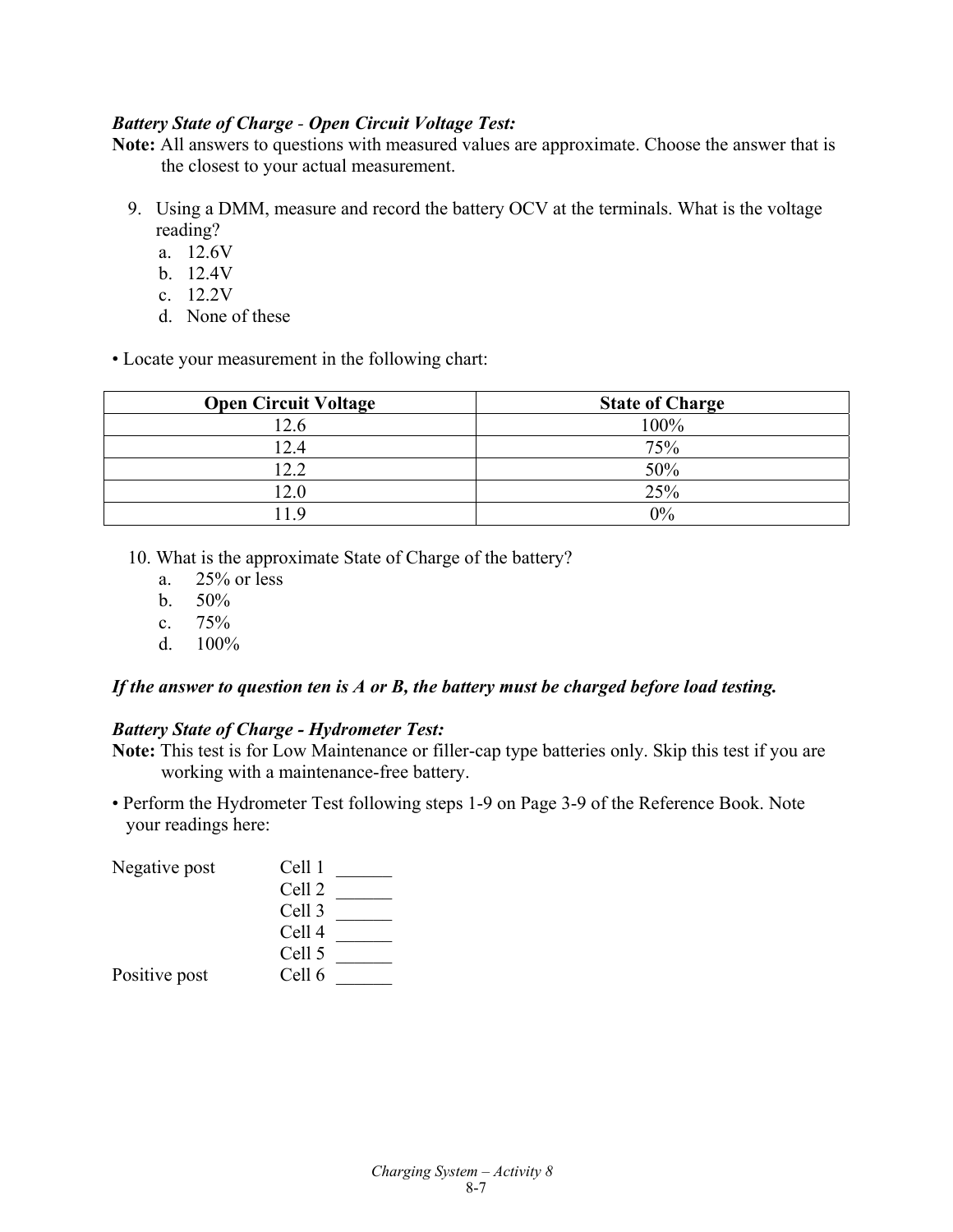• Locate your measurements in the following chart:

| <b>Specific Gravity</b> | <b>State of Charge</b> |
|-------------------------|------------------------|
| 1.265                   | 100%                   |
| .225                    | 75%                    |
| 1.190                   | 50%                    |
| 1.155                   | 25%                    |
| .100                    | $0\%$                  |

11. Are all cells at a 75% or greater State of charge?

a. Yes

b. No

#### *If the answer to question eleven is No, battery must be charged before load testing.*

- 12. Is the difference between the highest and lowest reading less than 50 points (.050)?
	- a. Yes
	- b. No

#### *If the answer to question eleven is Yes, and the answer to question twelve is No, the battery should be replaced.*

## *Load Test:*

- Verify that the battery is at least 75% charged.
- Between Questions 7 and 8 of this worksheet, you were asked to make a note of the CCA or Amp-Hour rating of the battery you are testing for future reference. Use that rating to determine the proper load (Amps) for testing this battery:

 $1/2$  x CCA

or 3 x Amp-Hours

- Using the Starting and Charging tester, apply the proper load to the battery for 15 seconds. Disconnect the tester when done.
	- 13. Did the battery voltage read less than 9.6V under load?
		- a. Yes
		- b. No

#### *If the answer to question thirteen is Yes, the battery should be replaced.*

- Wait 2 minutes, then measure and record the battery OCV again.
	- 14. What is the voltage reading?
		- a. 12.6V
		- b. 12.4V
		- c.  $12.2V$
		- d. None of these